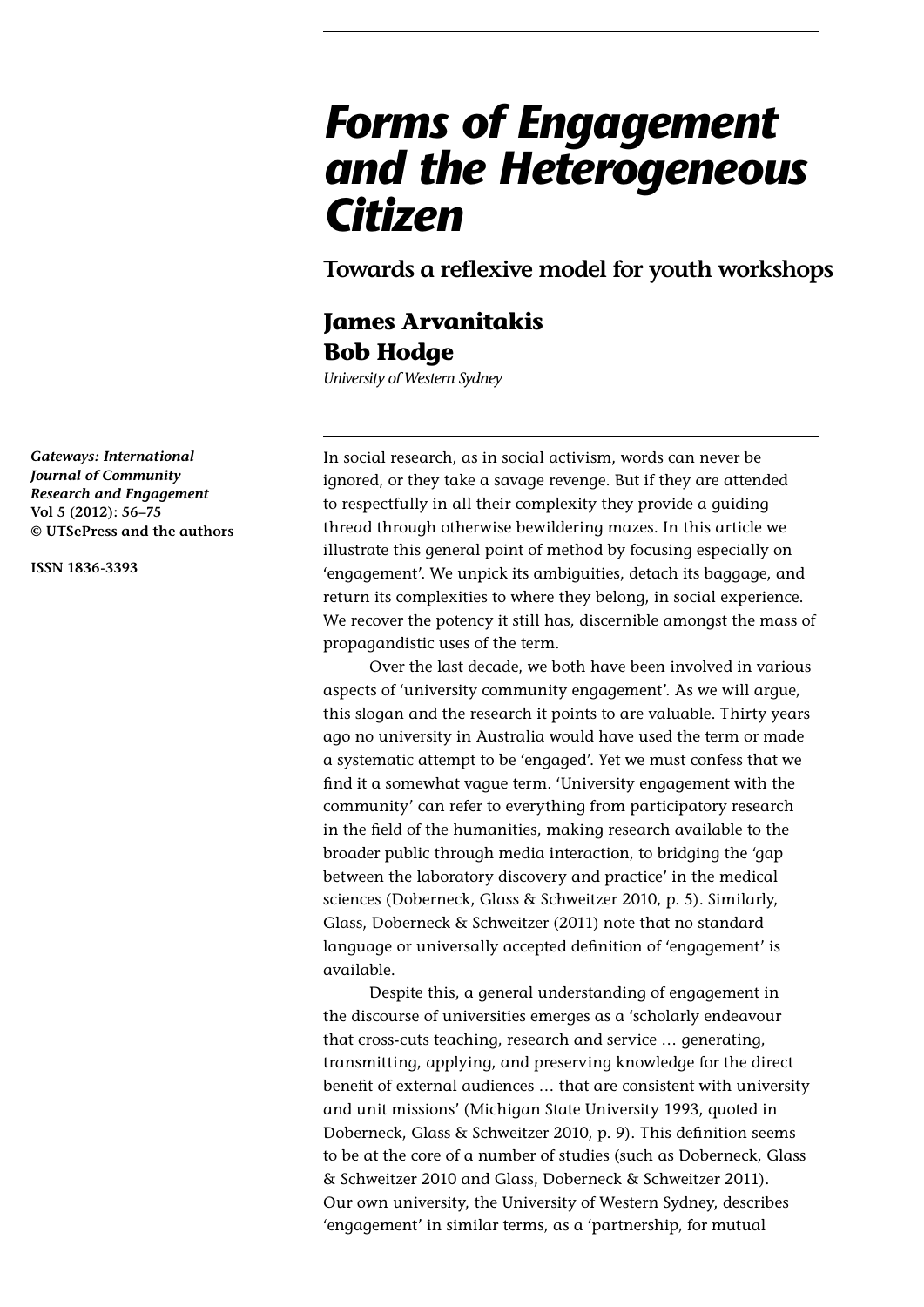benefit, between the University and its communities, be they regional, national or global … a distinctive way of carrying out research, teaching, learning and service'.

Each of the 41 universities in Australia refers to 'engagement' in some way. It may be in researching engagement in the broader community (for example, by Deakin University's Marie-Louise Sinclair 2011), outlining a university's engagement plans (for example, Edith Cohen University's 'Engagement Functional Plan 2011–2013') or discussing how the institution embeds itself within the community through 'engagement', both locally (for example, La Trobe University) and globally (for example, Monash University). Going through each of the websites, two things become clear: first, that Australian universities consider community engagement as a way of responding to critics who have long accused them of being detached, undertaking esoteric research, being 'ivory towers' (see Lloyd 2005) or adopting 'leftist, ivory-tower thinking' (see right-wing commentator Miranda Divine 2011, p. 21); and second, that each institution touches on this concept of 'mutual benefit' in their interactions with the community.

Yet for those like us who want to pursue 'engagement' in our academic and research practice, all these descriptions leave many questions so open that it becomes unclear where the policies lead. What does mutual benefit mean? At what level do we describe an interaction as 'partnership'? How do we identify 'direct benefit'? Driving such doubts is the overriding impression that 'engagement' in these terms is limited to the core business of universities, the production of knowledge. The sole actor is the university, doing what it does best, to 'benefit' others outside, who do not seem to be involved in deciding what benefits they most want, and in what form. These others are an 'audience', who may applaud a good show but seem to have no other role. This is a 'scholarly endeavour', a 'distinctive way' of doing what universities have a monopoly on doing anyway.

For our own research, as we will report it in this article, 'engagement' has a different, more problematic sense. Our engagement activities are often driven by an aspiration for justice or a sense of injustice. It is from this understanding of the role of the contemporary engaged researcher that our methodological approach has developed and been employed. In designing and implementing the program we will discuss, we utilised a participative research methodology, becoming directly involved as both participants and observers. 'Engagement' in this mode is inescapably dynamic and interactive.

Such an approach is informed by feminist insights such as those of Mies (1991) as well as by post-colonial authors including Said (1979) and Nandy (1983). Here 'the researcher' should actively participate and agitate to identify and confront injustices and alienation, not simply observe and report. This approach rejects the concept that there is one objective form of inquiry or knowledge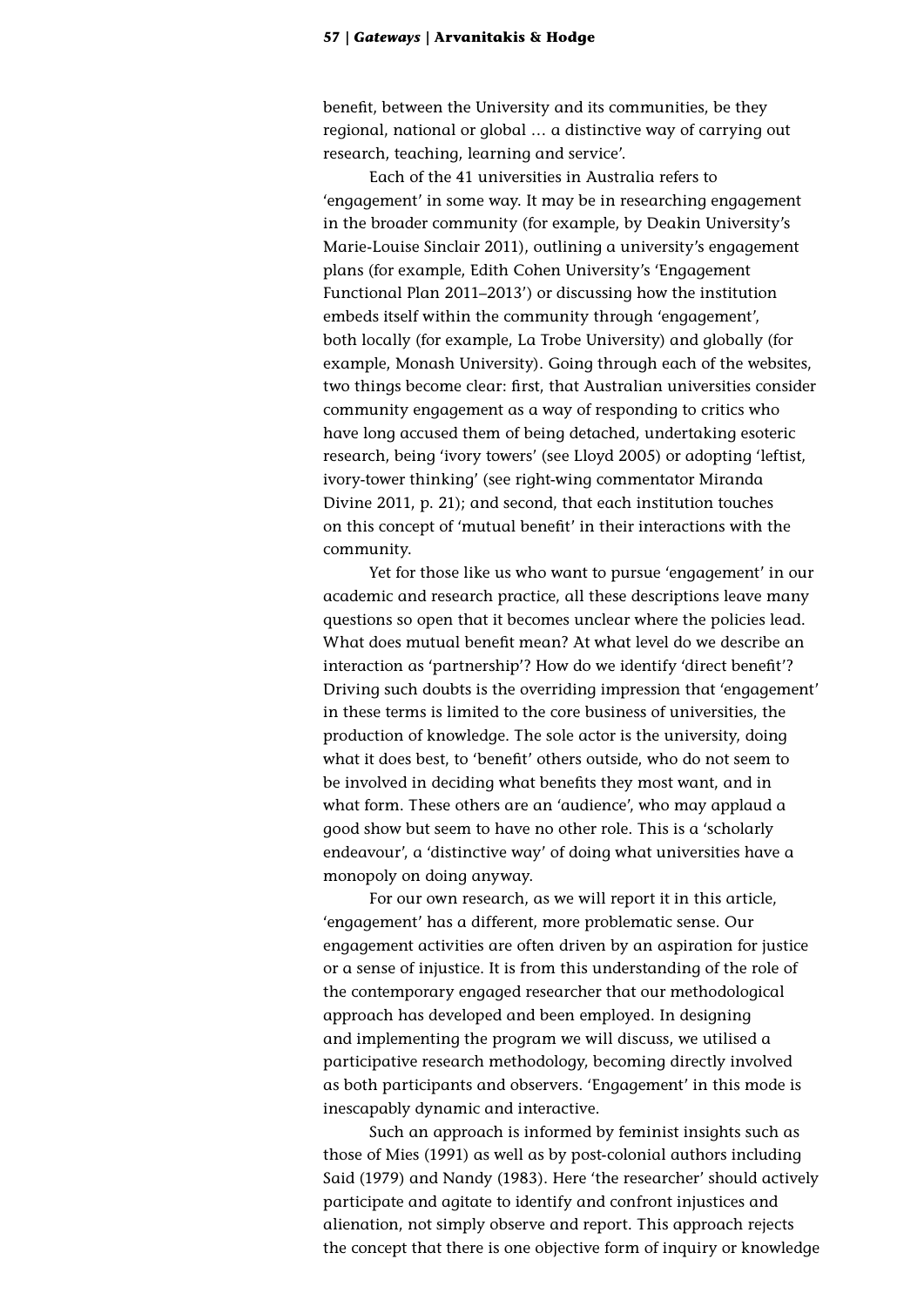(Stanfield 1998). As researchers, we see two important benefits from this approach. It creates a pluralism that reflects a plurality of knowledge that befits the heterogeneous nature of contemporary Australia. It reminds us that in seeking to change others, we are not above the need to change.

Here we propose to drill deeper into the meaning potential of this apparently slippery term (Partridge 1966, p. 243). At its heart and in its foundation is an Old French word, *gage*, whose primary meaning was 'a pledge', and hence a contract or a stake in a bet. But a variant coexisted in Old Northern French, *wage*, alternating g with w, with the same range of meanings. *Wagen* came into Middle English first as 'pledge' and slowly shifted to 'bet'. The plural *wages* likewise shifted from 'pledge' through 'recompense' to its present meaning, 'money paid for work'.

Parallel to this history is the story of Old High German *wetti*, a cognate word with the same range of meanings as *gage*. This became Old English *wedd*, also a 'pledge' or 'wager'. This slowly developed its current specialised meaning, a pledge or promise between a man and woman (or as some might see it, a gamble that the relationship will work out well over a lifetime).

These words and their history carry a formative stage of European history with them into the modern age. Old French and Old English were languages of pre-capitalist stages of European society in the first millennium, and this family of words carries some of that context with them. These were turbulent, bloody times for Western Europe, when ambiguous heroes like Atilla and Charlemagne destroyed and established ephemeral empires, with shifting coalitions and identities out of which the modern set of nation states evolved.

This was a period in which 'the life of man', in Hobbes' memorable phrase (*Leviathan*, 1651), '[was] solitary, poor, nasty, brutish and short'. But Hobbes used this dramatic picture to legitimate the need for a linear form of sovereignty, in which many rights of citizens were transferred to the state as the precondition for society itself. His version of social contract theory had more rights and fewer obligations for the Sovereign. Later versions, such as those of Locke and Rousseau, shifted the balance of rights more towards citizens, in both cases using a different history as basis for their ideology of citizenship.

Marx and Engels (1847) described the impact of the bourgeois/capitalist era as 'tearing asunder motley feudal ties' and leaving 'no other nexus between man and man than naked self-interest, than callous "cash payment"'). Marx and Engels were more concerned to identify the defects of capitalist society than to analyse or recuperate the conditions of the systems which preceded it. Yet the crucial flaw they identified in capitalism, its destructive effect on the relationships that constitute all societies, has proven just as damaging to modern societies as they claimed (see, for example, Putnam 2000). Monetary economies existed in feudal times, but they coexisted there with non-monetary systems,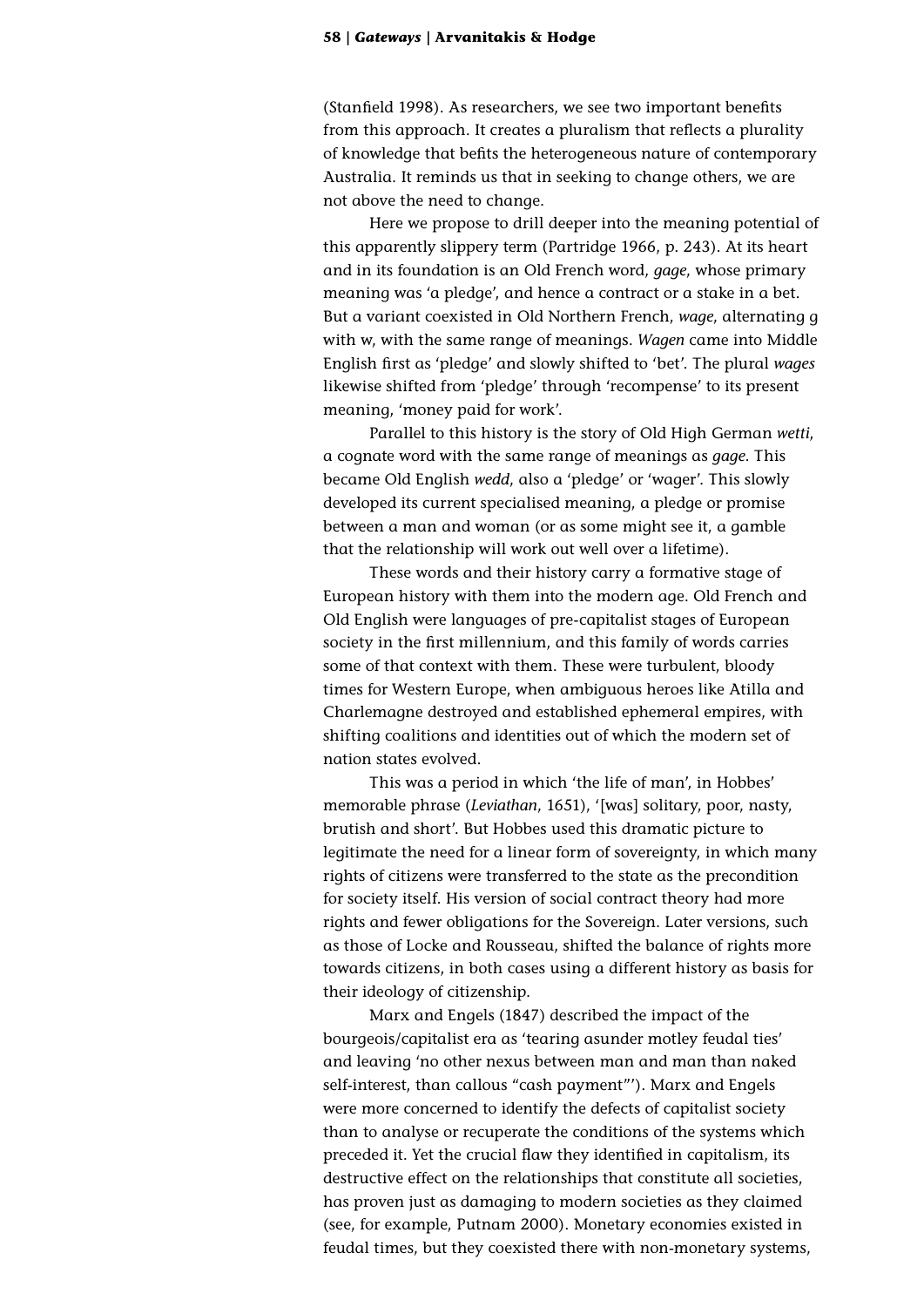the continuation, in less legitimated forms, of the principles of gift economies. These forms flourish today in new but marginalised modes, whose function is to correct the huge social inadequacies of capitalist forms of sociality.

'Engagement' however defined plays an important role in this unofficial counter-system. When the University of Western Sydney emphasises 'mutual benefit' as the basis for its policies of engagement, those benefits need to be set at least in part outside the sphere of the cash economy. They may then be 'financialized', because that is the dominant tendency in discourses in developed economies, but that model is likely to distort the main rationale and best functioning of engagement. It can be a clarifying act to restore some of the basic structures of 'engagement' in its original contexts, with its own problems of chaos and uncertainty, as a strategy for coping with problems and dysfunctionalities of our own age.

At the centre of the older meaning and practise of 'engagement' was the idea of the *gage*, the pledge made between two participants, in front of witnesses. The *gage* linked the present of the pledge to the uncertain future of the outcome, made more certain by commitment of the pledge-giver to fulfilling it, if that is possible. Behind the pledge lay an understanding of its conditions, the different benefits, monetary and otherwise, which were the motives for the pledge. The possibility of making a pledge rested on and strengthened the social relations surrounding the two major participants, and the witnesses, as in other manifestations of gift economies.

The concept of a *gage* – or 'pledge' – culture in these terms offers a new angle on the general sociological problem of the relations between 'structure' and 'agency', the relations between given social structures and the possibilities for individual agency within or against those structures. In Giddens' (1993) influential work, for instance, 'structuration' refers to the space and products of interaction between individual agents – in this case citizens – and the structures they produce in the course of their social life through their reflexivity of action (their capacity to reflect on and change their social contexts, to a degree). Giddens sees the scope for reflexivity and positive structuration as greater in contemporary global society than in the past. In our alternative history of gage-culture, we see 'agency' as resting on a network of commitments. The motive force of these changes is a transformative commitment of individuals, a potentiality that comes from them rather than being the new gift of postmodernism.

We will use 'engagement' in this sense as a guide to making better and more strategic interventions in the three sets of relationships inextricably involved in our project: 'engaged research' with academic and other partners; our own 'engagement' with the young people we work with; and finally, their engagement as citizens with the rest of society.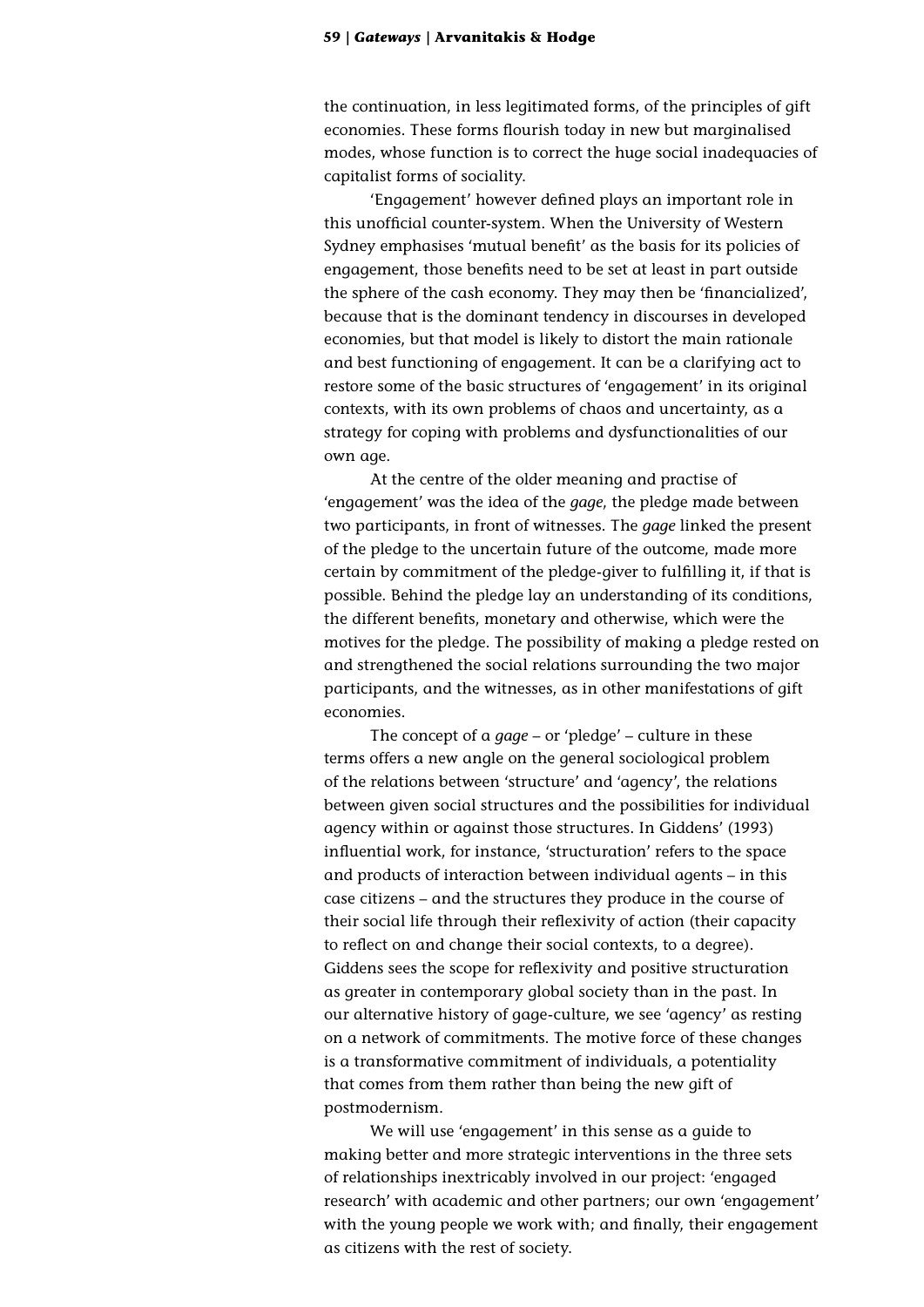# **UNDERTAKING ENGAGEMENT**

The focus of our most recent research and engagement activities is an Australian Research Council funded project looking at the changing and heterogeneous nature of citizenship within Australia. Within this project, we are interested in the 'culture of citizenship' rather than simply a legal framework around what constitutes a 'citizen'. This project has developed from long-term engagements involving mutual commitments with a number of non-government organisations, including Oxfam Australia, Amnesty International, Aid/Watch and Oxfam Hong Kong and has focused on young people (defined somewhat loosely). The project asks questions about the nature of citizenship in contemporary Australia, why people become politically active, what transformations 'citizens' must go through to have a 'sense of agency', and what deficits (and surpluses) in this sense of agency form in the current culture of citizenship.

At the base of this research project is an 'active citizenship' workshop designed by one of the researchers, James Arvanitakis, along with then-Oxfam employee Mitra Gusheh, titled 'From Sitting on the Couch to Changing the World'. (It should be noted that the Couch workshops had a number of iterations, and as the intellectual property used to develop them was registered under a Creative Commons licence, there have been versions developed by others.) Though there were earlier incarnations, the Couch workshop was designed as part of a training program for an Oxfam Australia initiative, with Arvanitakis working as a consultant/volunteer. While more background about the Couch workshop is provided later in this article, it is important to note that it continued its evolution because of a high demand for it by other community groups. Behind this demand was a desire for training and education around citizenship and practices that could promote citizens' agency. The program was driven by 'engagement' by all parties, which did not end with the original outcome. 'Engagement' produced more engagement.

This article discusses the latest manifestation of the 'From Sitting on the Couch to Changing the World' workshop from both an engagement and a reflexive research perspective. Concentrating on the recent delivery of the Couch workshop to a group of young people in a mixed cultural and socioeconomic suburb in the western suburbs of Sydney, we present the theoretical underpinnings of our approach, and the reflexive process employed in its design and delivery. Within this context, we also look at how the various messages that we attempted to deliver can be compromised by the organisational environment and commitments made to funding bodies and institutional supporters. How do we manage to promote active citizenship and agency within such a workshop when the agenda is often predetermined by those funding such projects? Yet can we ignore our own commitments to and engagement with these funding bodies?

Along with our attempts to develop stronger and more diverse ideas of citizenship, we wanted a richer set of ideas on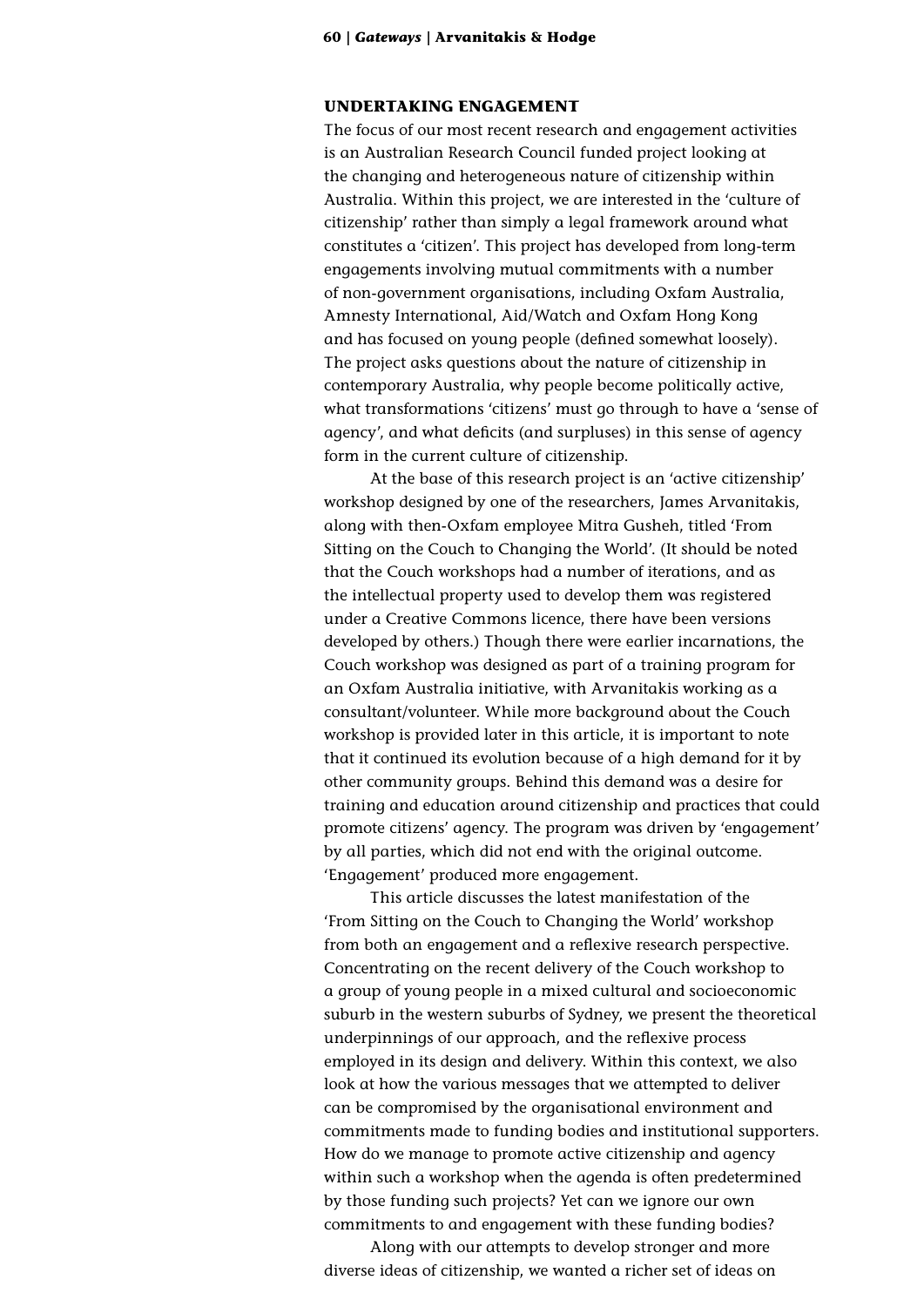change and transformation. Our 'engagement' with contemporary society includes a pledge to work for change, in a society where there is too little justice for the marginalised, too little opportunity for many to be engaged in their future or the future of their communities.

In the following section we discuss the theoretical approach we employed in relation to citizenship and transformation, framed by the concept of engagement.

# **CITIZENSHIP IN CONTEMPORARY AUSTRALIA**

Traditionally, citizenship has been presented as a set of social practices (Turner 1993, p. 4) that bind us as a nation (Mueller 2002). In this way, it presents us with ways of describing what people are included in as well as excluded from (Turner 2009). For Marshall (1950), there are three components of citizenship that are historically specific and evolutionary in character: civil, political and social. Social citizenship, according to Marshall (1950), entails both rights and responsibilities that 'define the identity of members of a political community, thereby regulating access to the benefits and privileges of membership' (Turner 2009, p. 66). This envisages a form of belonging as well as constructing a unifying sense of the civic. This concept of citizenship implicitly rests on a model of primarily vertical, linear relationships between civic institutions and citizens (Brodie 2004) that is reciprocal but asymmetrical. In this conception, the quality of the relationship between government and citizens is evaluated through quantitative measures such as voter attitudes and participation (Kymlicka & Norman 1994).

The figure of the citizen and the surrounding discourses and practices are ambiguous and incorporate a double gaze. From above, it is a strategy of governance and a way to incorporate segments of the populace into an alignment with ruling sections of the state. From below, it is a strategy for relative empowerment. The balance here varies: rather than a pre-fixed concept of the citizen, citizenship is a site for struggle that is constantly redefined in that process.

Despite major contestations and shifts in demography and the economic and political environment, Australian concepts of citizenship have remained stagnant for decades. This traditional model of citizenship makes a number of simplifying assumptions, in order to force a better fit between potential citizens and a single, homogenous ideal of citizenship. In Australia, for example, civic institutions continue to be shaped by the figure of an idealised citizen framed within a limited range of values and identities: conservative, mono-cultural, Anglo-Australian (Dyrenfurth 2005), rational (Isin 2004), one who is economically successful and above a certain age.

This homogenous image remains even when there is dominant rhetoric of multiculturalism, as in Australia (Hodge & O'Carroll 2006), because the contemporary state is envisaged as a non-porous container (Wimmer & Schiller 2002) where citizens are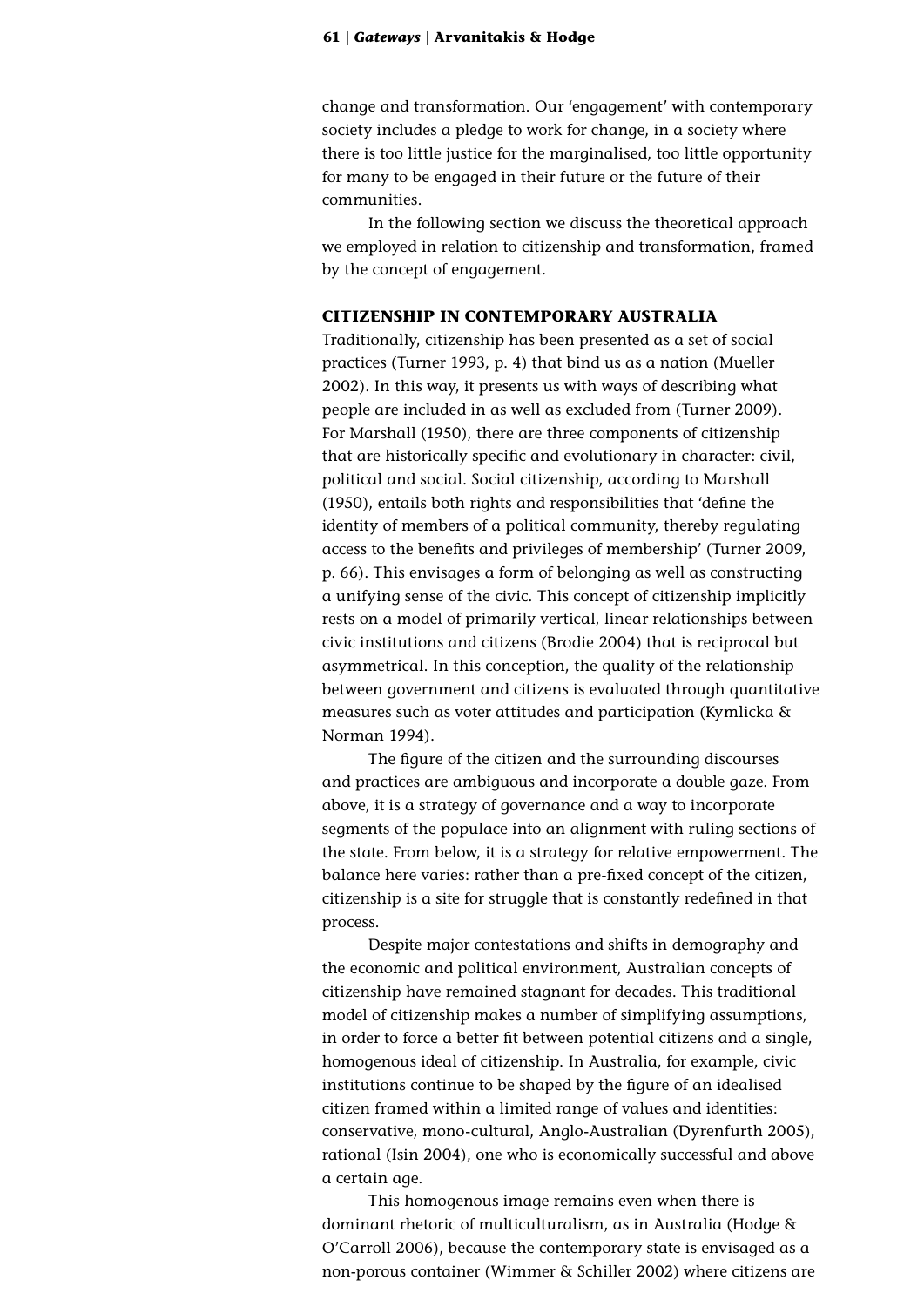primarily shaped and moulded by internal priorities (Brodie 2004; Hindess 2002, p. 130). While this is not credible in most (if not all) states, this is particularly the case for a migrant nation such as Australia (Hage 2003) that continues to experience changing demographic patterns (Isin & Turner 2007, p. 9). The Australian Government's Department of Foreign Affairs and Trade (DFAT), for example, informs us that the percentage of people born outside Australia has increased dramatically over the last 30 years, now representing 25 per cent of the population (DFAT 2009).

This vertical model for the relations between citizens and government also presents a misleading map of the highly complex and changing governance relationships for all citizens to negotiate if they are to access their rights or fulfil their responsibilities. Even a minimal sketch of contemporary governance structures highlights how complex the environment is for those who aspire to some control over their lives: citizens not only negotiate dealings with formal government structures but must now interact with private service providers (such as schools and hospitals), national and international non-government organisations, supra-state bodies (the United Nations and International Monetary Fund) and transnational corporations (such as rating agencies and corporations whose income capital dwarfs that of many states) (Hindess 2002, p. 133). In addition, there are various nonformal organisations and networks (including environmental, human rights and religious) well beyond the 'sociopolitical geography of nation-states' (Hayes et al. 2010, p. 512). Within this environment, treating people as homogenous citizens is clearly counterproductive.

Here the relationship between individuals and the state is no longer a simple vertical one. Each individual citizen's relationship with the state is subject to myriad formal and informal relations. The nature of these relations enables our capacity for action with other (heterogeneous) citizens, in many 'horizontal' relationships that have emerged (Arvanitakis 2011). As such, effective citizenship is now more than ever relational: a function of complex constellations of relations.

In this 'relational' approach to citizenship, any bond with civic institutions is complicated by connections individual citizens may have with those around them (both near and far), as well as their relationship with the same civic institutions. Consequently, local and global issues in both the formal political and civic spheres as well as informal relations influence the cultural practices of citizenship (Hayes et al. 2010; Kuisma 2008).

We reframe this network of relationships that holds modern societies together in terms of relationships of engagement. One crucial element missing in the dominant ideas on citizenship is active commitment by individuals, their *gage*, to their communities, local, national and global. The other is the set of commitments from above to these individual citizens. Australian society is constituted by this web of relationships, lateral, vertical and oblique, in all directions.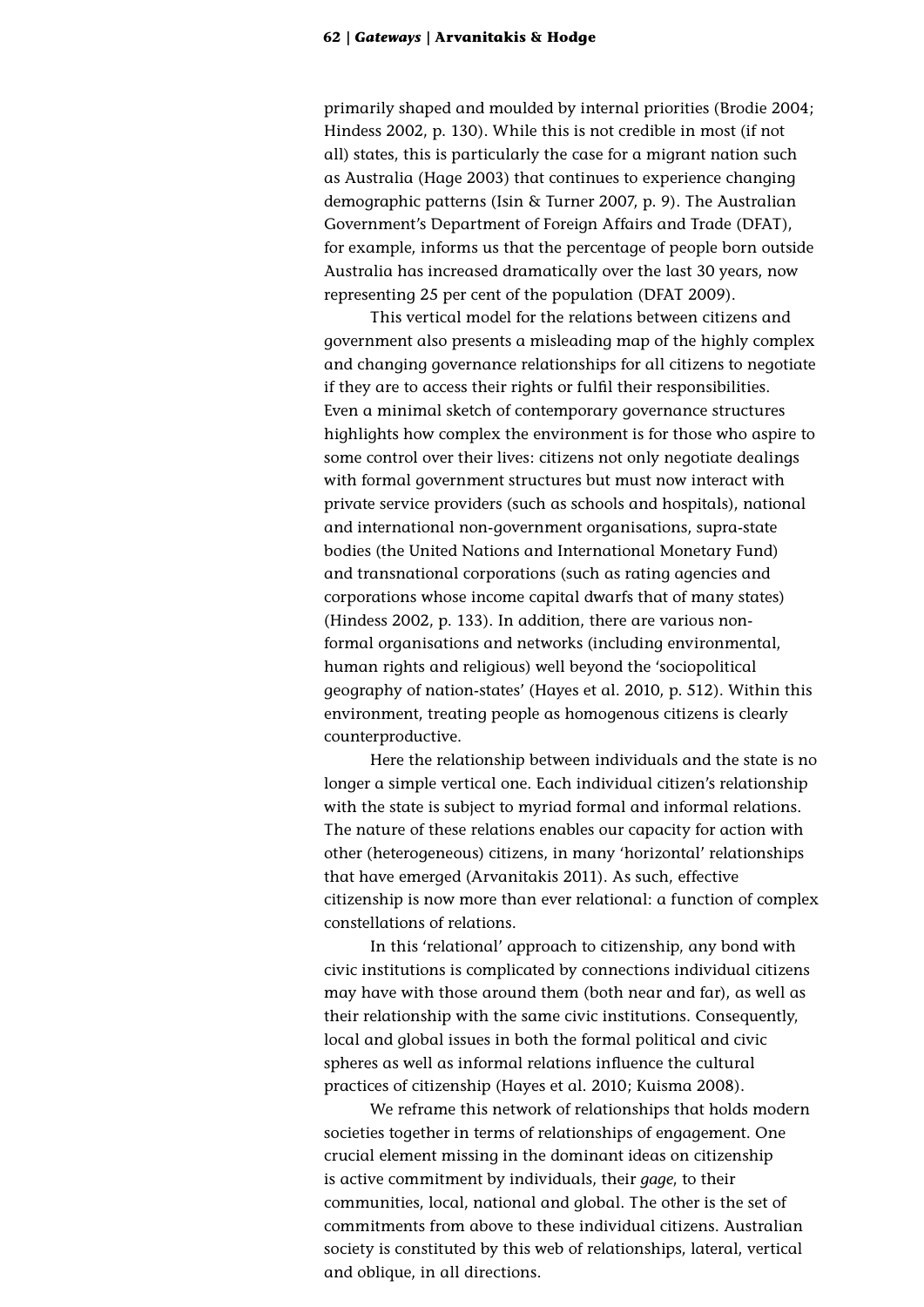Despite these many developments, the most common way of seeing 'citizenship' in Australia is still in rigid, restrictive terms, privileging a limited range of values and identities. In Australia, we have found that this is basically a conservative, mono-cultural, Anglo-Australian imposed on those who do not fit: from young persons to immigrant populations (Arvanitakis & Marren 2008). In this way, it reinforces a sense of exclusion because citizenship is seen as something that you must 'fit into' (Collin 2008). We can think of this as a blunt instrument forcing all citizens, including their values and aspirations, into a predetermined shape (Aly 2010). This idea of citizenship, paradoxically, increases a sense of alienation rather than addressing it.

Consequently, government programs that aim to promote more active citizenship, especially amongst young people and migrants, must avoid rigid definitions of citizenship (Holdsworth et al. 2007). Citizenship, however, is typically presented as something that young people and migrants are expected to 'grow into', creating a sense of being 'citizens in waiting' (Collin 2008). The result for young people is an adult-centric model of citizenship, accessible only by reaching legal and cultural markers. This ignores the changing cultural mix of Australia, indicators of adulthood (Crawford 2006) and the many contributions and 'acts of citizenship' (Isin & Nielsen 2008) that young people are making to our society (for example, see Youniss & Levine (2009) for a discussion of the US context, and Arvanitakis & Marren (2008) for an Australian analysis).

This homogenous, top–down model of the citizen favoured by government discourses, and the lived heterogeneity reality, creates a potential split. From above, this is leading towards a crisis in governance as the majority of the population fail to see any unifying initiative as citizens. From below, there is a sense of exclusion and disconnection from civic processes.

This type of approach is also reflected in civics education programs. While an in-depth analysis of such programs is beyond the scope of this article, it is important to note that the development of such a curriculum is based on increasing concerns about the emergence of a 'democratic deficit' (Della Porta 2005) leading to a sense of marginalisation (Portney & O'Leary 2007) and the steady decline in youth political participation (Bos et al. 2007).

In reviewing the various programs implemented by different governments across Australia, it becomes increasingly clear that they fail to consider the fluid, complex nature of citizenship. Most programs take a 'one size fits all' and 'top–down' approach, focusing on what is expected of citizens rather than what citizens desire or can be enabled to do (see Arvanitakis & Marren 2008 for a more detailed discussion). They propose pledges for these young people rather than offering their own pledges in return.

Another key failing we identify in these programs and participatory experiences is that they afford little or no control over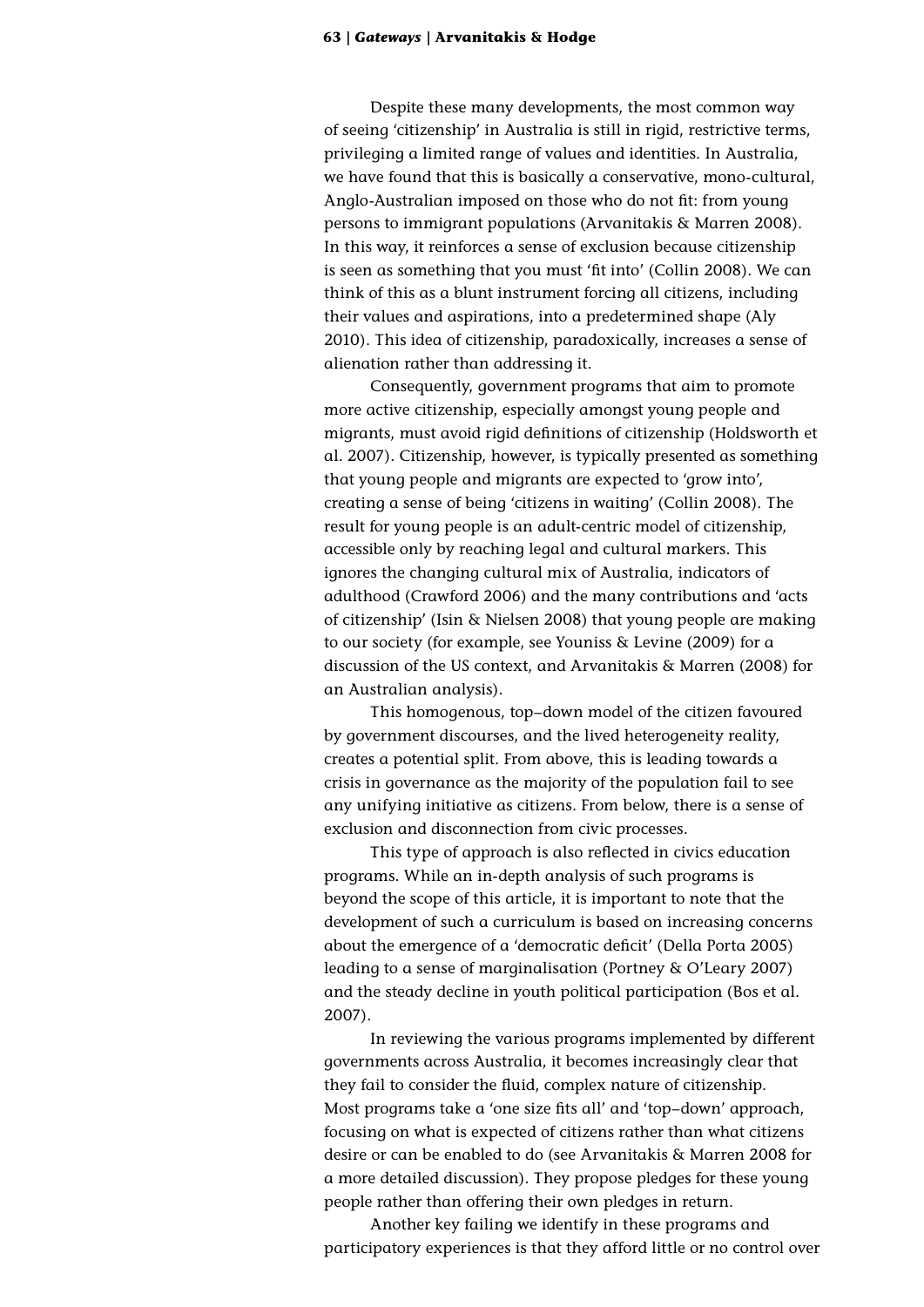the process or outcomes. This approach, we argue, may actually be counterproductive as the pedagogical approach is one of young people 'becoming' citizens rather than 'being' citizens (Holdsworth et al. 2007, p. 9). Participation is presented as distant, only available when certain legal and cultural markers are reached.

Such failings led us to design an alternative approach to our university-based civics engagement and education that presents the following principles:

- 1 Civic education should promote action-based learning to encourage a sense of agency and provide insights into the complex nature of both formal and informal political processes. This means that both the knowledge and skills of citizenship are taught along with promoting a 'culture of citizenship'.
- 2 Citizenship education should be about promoting 'questioning minds' and democratic values rather than achieving some arbitrary benchmarks.
- 3 Individual students should set the agenda for engagement rather than assuming that there is a single priority that needs to be set.
- 4 Any program should be both flexible and reflexive allowing participants to alter the direction based on changing priorities and needs.

# **TRANSFORMATION, REFLEXIVITY, CHANGE**

Based on these four broad principles, we designed and implemented a series of engagement programs to promote a sense of active citizenship, described above as the Couch workshops. These were designed in consultation with various non-government and local government authorities. Importantly, the workshop has been through many iterations and we continue to reflexively redesign it, as well as develop a theoretical frame to better inform our practice.

The Couch workshop has been successful in taking account of the heterogeneous nature of citizenship, promoting a sense of agency, and developing a horizontal approach to citizenship. (Though still being analysed, a great deal of data collected from participants confirms these observations. One exemplary case is presented by L1, who established an 'artists for sustainability' exhibition at a major metropolitan gallery.) It has also had a number of limitations and pitfalls. These in turn have generated important new insights into theoretical issues. The various theoretical approaches we have drawn upon are based on our conversations with participants over a five-year period, where the underlying motive was political, social, civic or cultural change. Of particular relevance is that we work in areas of low socioeconomic and cultural status where communities are under stress.

A fundamental problem we found with our practice was the paradoxical issue of transformation. Supposing that our workshops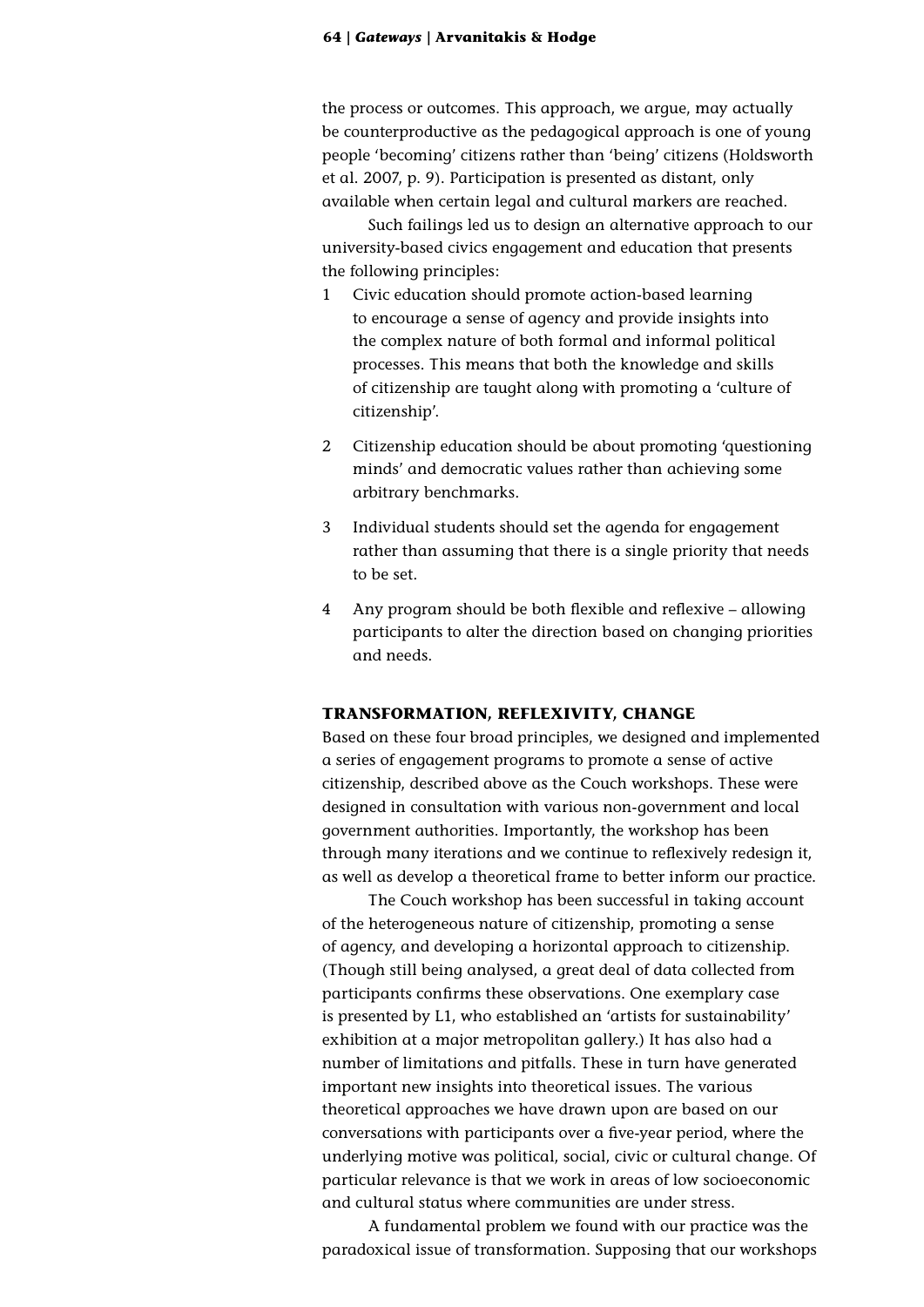were honed to a state of perfection in creating engaged citizens, would the outcome just be a dominant society that incorporates them more effectively? We took on a need to work with this paradox: to create conditions of belonging and support for the marginalised, and also release their creative energies to transform their own lives and reshape society.

To help undertake this, we drew on the ideas of Brazilian critical educator Paulo Freire (1972) and German philosopher Martin Heidegger (1927). While the work of Freire (who dealt with illiterate Brazilian peasants in the 1940s) and Heidegger may appear fundamentally different to the challenges of 21st century Australia (and the tertiary education sector reflecting on their community interactions), both authors raise important issues around engagement and transformation.

To begin with, Freire focused on both skills development and consciousness-raising: two aspects that he saw as complementary in achieving empowerment. Importantly, his 'engagement' was two-way: rather than taking a 'deficit' approach towards students and treating them as passive containers to be filled by teachers who monopolised knowledge, it was a journey the 'teacher' also took. Freire (1972, p. 69) did this by beginning with their world, as they understood it – or their 'thematic universe'. This was the starting point for a journey that passed through concentric circles, from particular to general, from local to global: a journey that all parties involved took together.

While the consciousness-raising that Freire discusses is presented as both an abstract and an insubstantial condition, what is relevant here is that skills on their own are not enough. In his discussions, Freire draws on Martin Heidegger's (1927) phenomenological concept of the 'threshold'. While this concept of 'threshold' represents only a fraction of Heidegger's work, it is powerful and significant because the changes we are looking at involve not simply 'acts' of citizenship, but the culture and consciousness of citizenship in which these acts develop. Such an assertion fits with Kurt Lewin's (1936) topological field, and the importance of understanding an individual's environment when attempting to comprehend their behaviour (Balkenius 1995, p. 79). Lewin also argued that the best way to understand such behaviour was to not only engage but also attempt to transform it.

This is relevant for our 'engagement' because we are interested in deep change – both the personal and, by extension, the process of changing the political. The skills we work towards enhancing in the engagement is only one step, the other is working towards cultural change.

Drawing on both our own interpretations as well as Freire's use of Heidegger, we begin with the concept of humans being in the world: our 'being' and 'world' must always be thought of together and cannot be separated (Hayes et al. 2010, p. 517). The way we humans relate to this being in the world varies significantly, however: we may feel at home, indifferent, empowered or even alienated. The question that we are asking,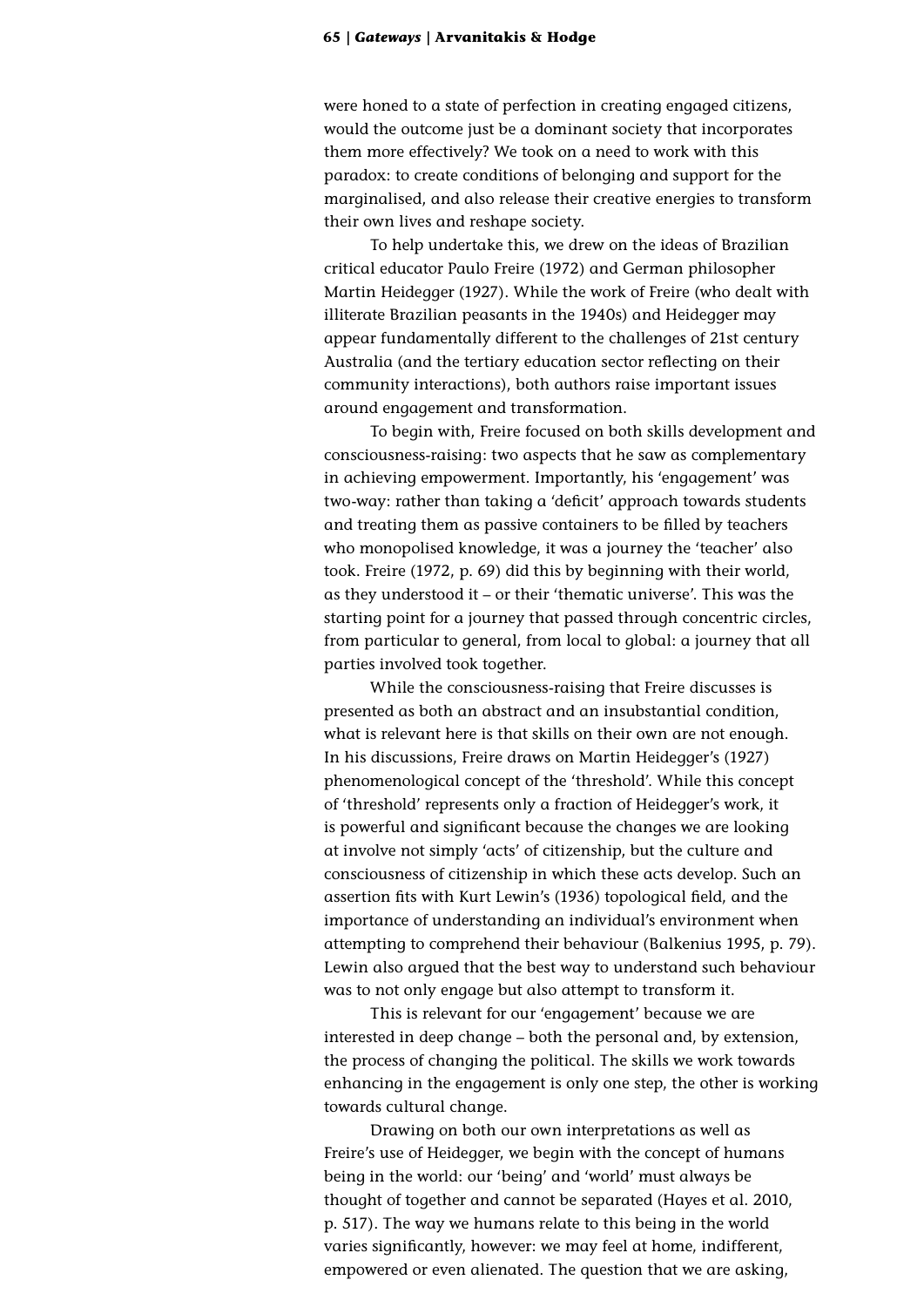both as researchers and practitioners of engagement, is: can this be influenced by some kind of transformation? Heidegger indicates that transformation can occur when we transcend ordinary, everyday thinking, and venture into an unfamiliar domain that is both transitionary and transformational, and feel at home there.

It is here that the concept and metaphor of 'the threshold' can inform our engagement. The threshold is the place of passage supporting this transformation between the radically different and the familiarity of being at home. The threshold both defines and sustains the uniting difference between two domains: between the familiar everyday experience and where the purely sensible and obvious are transcended. The threshold establishes an 'in-between region'; a meeting place of different domains of rational thinking, while remaining rational.

Our challenge is to achieve just this: to work with those who we engage with to cross the threshold. Here we enter into two simultaneous domains of thinking: seeing and relating to the everyday while also perceiving the potential for change. This transitionary thinking does not disconnect us from everyday rational, calculative and objective thought, but nevertheless ruptures the habitual and addresses its limits. The constrained logic of everyday familiarity is overcome.

Freire's and Heidegger's thinking around 'thresholds' and changes in 'consciousness' comes from a different theoretical tradition of concepts of citizenship and engagement, but we have found this difference gives them their importance. We have applied these approaches to a program that not only promotes a sense of agency amongst participants but also attempts to achieve this by facilitating participants to see the world in a different manner. That is, to cross a Heideggerean threshold. This was achieved within a Freirean approach that promoted practical skills and civic strategies while simultaneously increasing the structural and cultural understanding of the challenges that these communities confront. It is a discussion of one of these workshops that we turn to next.

# **WALKING THROUGH THE THRESHOLD: FROM sitting on the COUCH TO ACTIVE CITIZENSHIP**

The 'Sitting on the Couch to Changing the World' workshops presented an opportunity for us to engage with a cross-section of young people. We aimed to promote citizenship skills and the sense of agency we identified as missing from civics education, in a framework where real, continuing change was on the agenda.

In this article, we describe two different versions of the workshop and their lessons for engagement. The first combined Couch with another program designed by various service providers and a local government agency, in a 10-week civic education workshop for a group of 16-year-old students from a public school. This school is based in a culturally and economically diverse area of Sydney's western suburbs. The aims of the workshop were twofold: to promote a sense of empowerment, agency and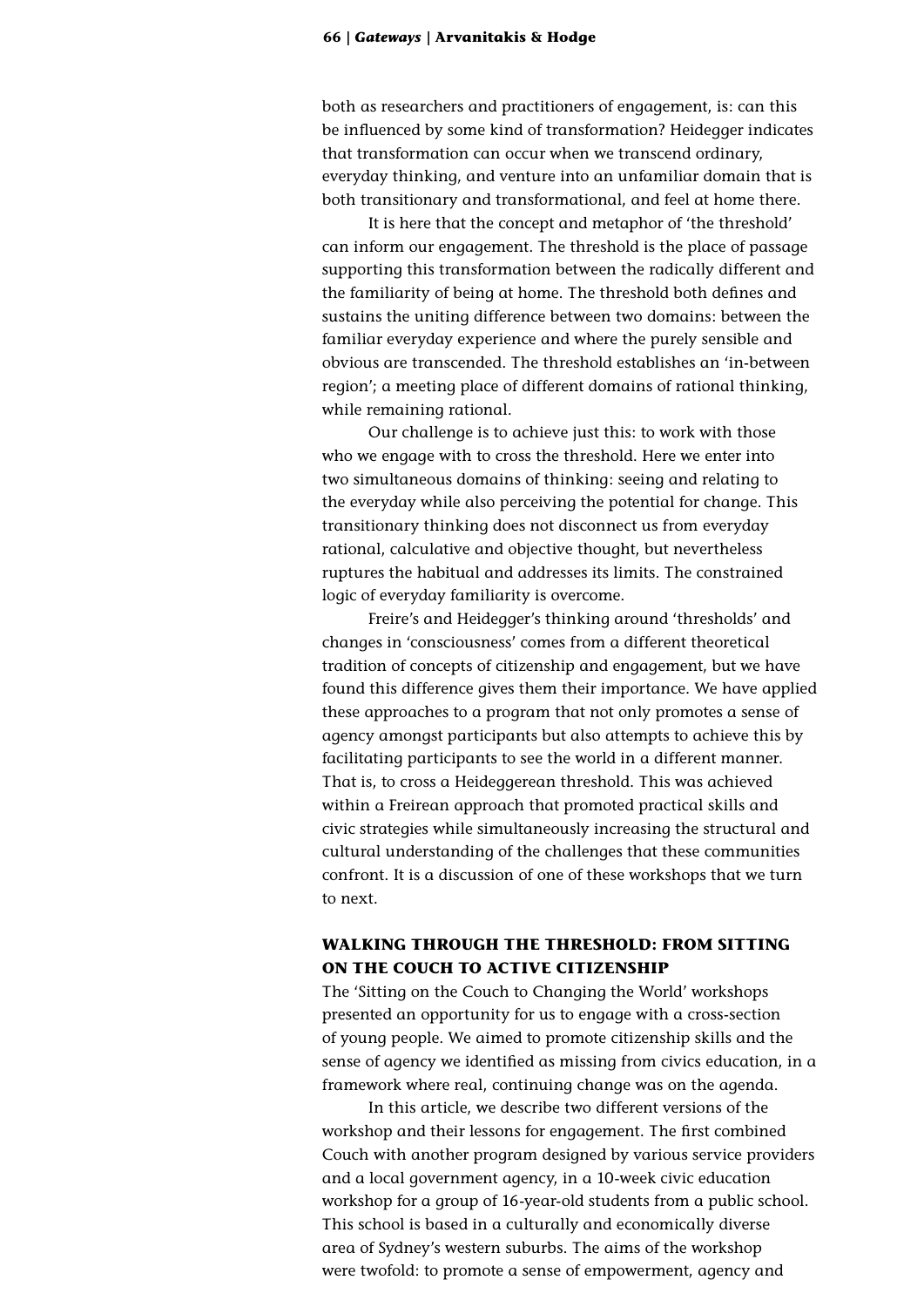active citizenship for the participants by enacting meaningful engagement towards their communities (however they chose to define them); and to highlight the potential of a university education for such forms of engagement.

As part of the University of Western Sydney Schools Engagement program, academic staff are encouraged to go to primary and secondary schools to promote 'life at university'. This is important, given that many of the schools we visit have students who have never considered attending a university. The aim is not to tell them that they must attend, but rather, that this is an option they may want to consider when completing secondary school or later in life. It shifts a threshold. It can also be seen as a recruitment exercise, from the University's perspective. Acts of engagement often serve a number of motives, for different participants. Such ambiguity is normal. It is not a disqualification, but nor should it be ignored.

The second workshop was delivered to a group of university students from one of Sydney's established institutions. The workshop was held as part of the students planning to establish the institution as a fair trade university and build links with Oxfam: a project encouraged by the university as part of 'engagement'. Rather than wanting Oxfam to take the lead in this endeavour, those involved felt it would be best to have the students lead the campaign. We were invited to run the workshop as a way of training them to achieve this goal. Importantly, this goal was something that they had defined but lacked belief that they could achieve.

The school-based workshop structure is summarised in Table 1. The workshop design presented civics education to a population whose concept of the civis was not unified, in a process adapted to the changing, complex and heterogeneous nature of their experience of citizenship.

| <b>Session</b>      | <b>Description</b>                      |
|---------------------|-----------------------------------------|
| Coming to know your | —Introductions and defining the         |
| world:              | important issues to each individual     |
|                     | participant;                            |
|                     | -How should things be in the world      |
|                     | around you: the aim is to encourage     |
|                     | participants to identify issues around  |
|                     | which they gather; to create reflective |
|                     | capacity and imaginative and            |
|                     | transformative capacity. We will give   |
|                     | the young people the ability to take    |
|                     | some risks in a safe environment.       |

**Table 1: Structure of the school-based workshop**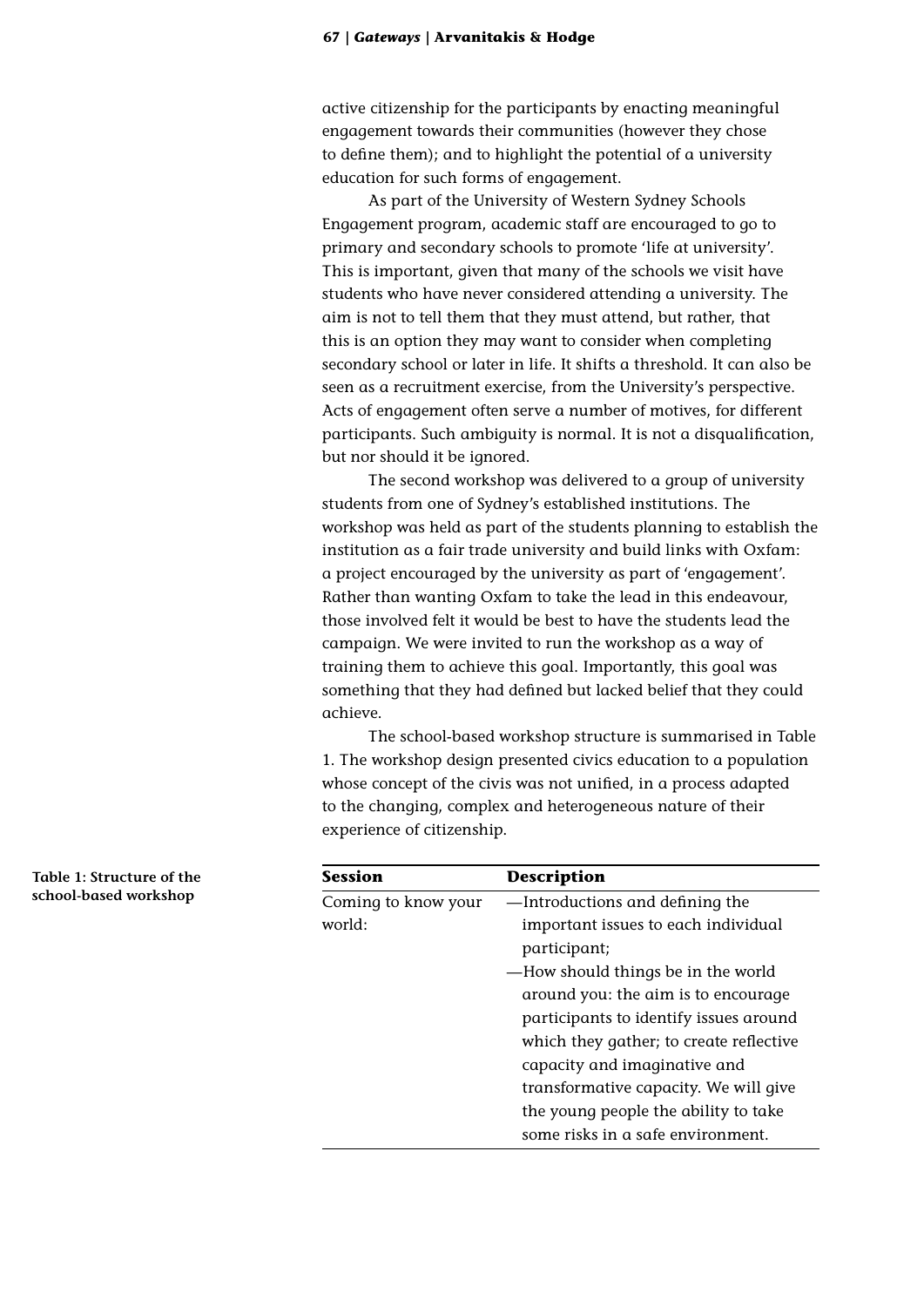| <b>Session</b>         | <b>Description</b>                       |
|------------------------|------------------------------------------|
| Power: Introduction    | -Introduction to persuasion and          |
| to power and reflexive | influence: What are the possible paths   |
| activities.            | to making the changes that you want to   |
|                        | see?                                     |
|                        | —Who holds power in our system of        |
|                        | government and how can we get them       |
|                        | to listen?                               |
| Skills training        | -Introduction to advocacy;               |
|                        | -Public speaking and telling a powerful  |
|                        | story; Persuasion skills: Being focussed |
|                        | on solutions; Being clear about what     |
|                        | you are asking for; Framing your issue;  |
|                        | —Media literacy.                         |
| Understanding our      | -Looking at the various tiers of         |
| systems of government  | government.                              |
| Conclusions and        | -Taking forward what has been learned    |
| Forward Planning:      | through the training; How to make        |
|                        | what has been learned last.              |

We learnt many lessons, which have guided our further workshop development, community engagement and research. To begin with, we noted that the first half, with its two parts, successfully achieved a moment of transformation. The facilitators (who included Arvanitakis) focused on the lived experience of the participants, their sense of agency (or lack of it) and their understandings of power. This process allowed the participants to break down and see through their everyday experiences, reaching a moment of transformation, crossing a threshold.

This process required high levels of skill and engagement by the facilitators. Simply asking young people 'what are you interested in' fails because we have found that what most pick is either top of their mind, something that has recently interested them, or what they think the facilitators want to hear. The key is to engage with their grounds for engagement. Presenting a list of issues that we believe may interest young people repeats the errors of conventional civics education workshops by pre-packaging priorities. Using 'case studies' (fictional or actual) means that participants fail to relate to the issues. The success of the first phase came from allowing participants to develop their own priorities and engagements. This established a sense of agency towards their role in the workshop as the participants themselves noted they essentially 'set the agenda'. Lessons learnt were applied to their lived experience rather than mediated through a hypothetical situation.

The facilitators employed a number of ways to gather this information. For example, using a map to draw out where each participant spends most of their time and then asking a number of probing questions including: What is it about this place that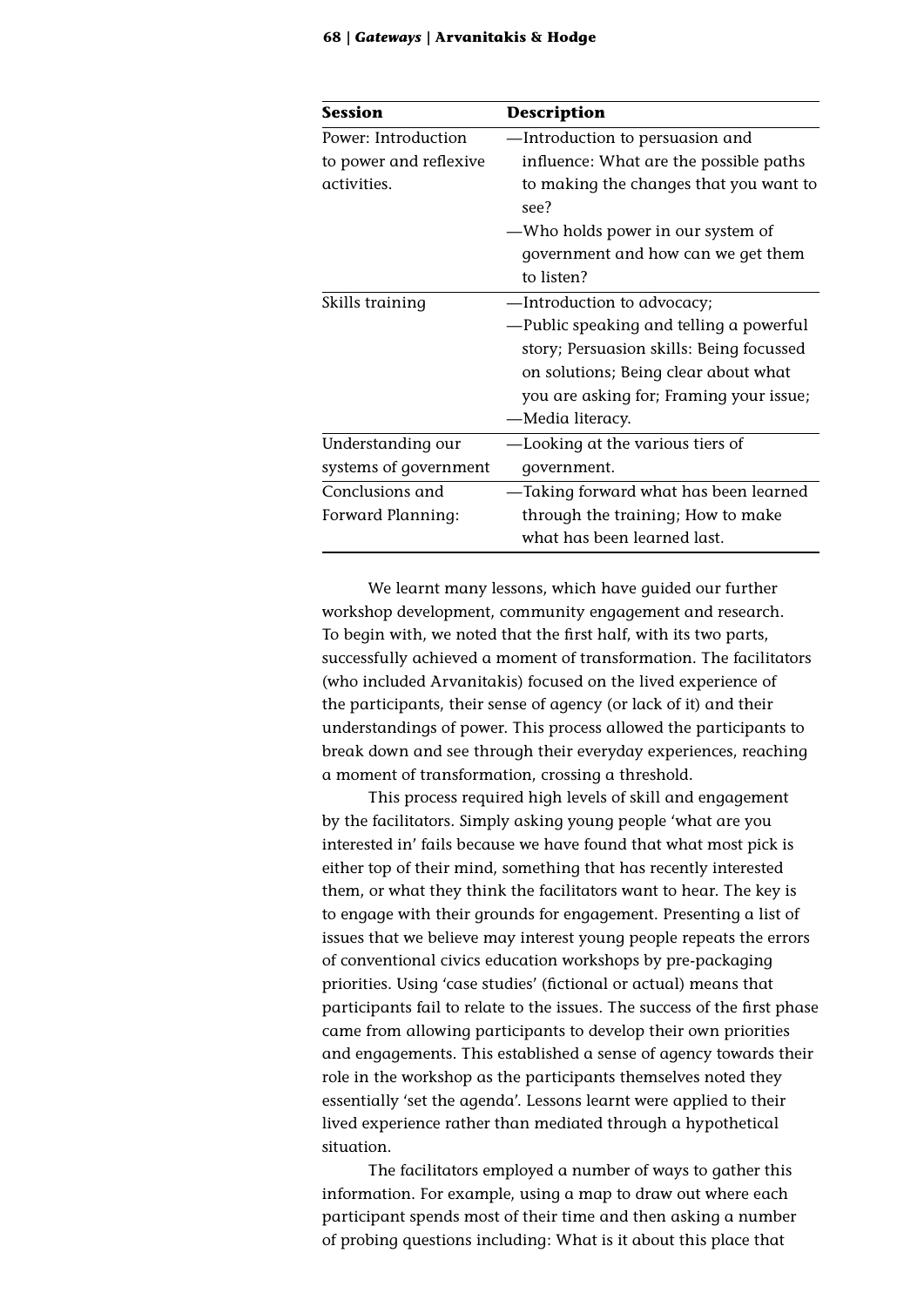attracts you? How would you feel if you could no longer access this? What would make it a better place? These questions were asked only after building some rapport with the participants.

The key transformation concerned issues of power and agency. To highlight the relational nature of power, the facilitators workshopped a series of interactive activities that showed how members of a society are interlinked. Various mechanisms were employed to show this interconnection including having participants stand in a circle and, using string, physically connecting the various participants, including the facilitators and teachers – showing how one's decision can affect others. We emphasised how power is diffused throughout society rather than concentrated at the top. Taking this relational approach to power meant that participants came to understand their potential influence, their crucial role in relations of engagement.

Equally illuminating for us was our recognition that the second half of this workshop worked less well, for some subtle but important structural reasons. We had begun by identifying power as diffused, but the focus of our skills training was on how to deal better with central sources of power, like government bodies or the school hierarchy. Further, in the structure of the workshop the discussions around power were separated from those on agency, resulting in a disjuncture between the two. This process obscured the fundamental links between these issues, implying that participants' agency depended on remote sources of power rather than growing from the relationships built around them. The result was a simplification of the more complex and nuanced position we had established earlier. The facilitators were still as enthusiastic and committed and the workshop still rated as a success, but in our terms we regretted that we had inadvertently brought them back across the threshold understanding we had achieved in the first phase.

The Fair Trade workshop took a different approach. This three-hour workshop focused on how 'change' can happen (see Table 2 for the structure of the workshop). As students were already attending university we made the assumption that some basic sense of citizenship existed. We focused on establishing a sense of agency, highlighting the ways that individuals and groups can make change happen through strategies of multiple engagement.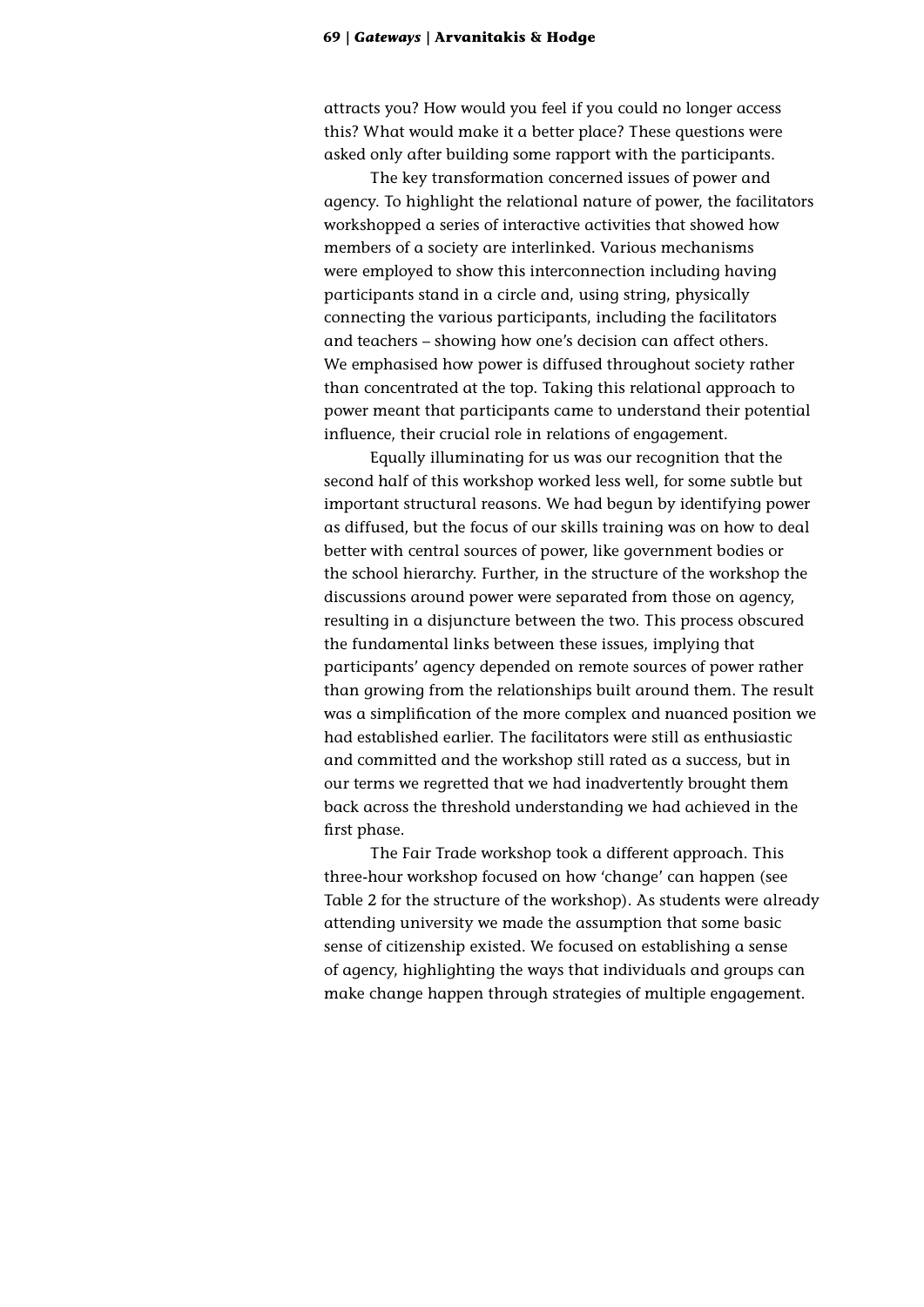#### **Table 2: Fair Trade workshop**

| <b>Session</b>                                              | <b>Description</b>                                                                                                                                                                                                                                                                                                                                              |
|-------------------------------------------------------------|-----------------------------------------------------------------------------------------------------------------------------------------------------------------------------------------------------------------------------------------------------------------------------------------------------------------------------------------------------------------|
| Coming to know your<br>world:                               | -Introductions followed by the '3 things'<br>exercise: identifying the three things<br>that make you laugh, sad, feel inspired,<br>stay awake at night, proud (such as<br>achievements) and want to change in<br>the world;                                                                                                                                     |
|                                                             | -Your world: an exercise whereby the<br>participants graphically record the<br>many relationships and activities in<br>their lives.<br>-Establish connections with others in the<br>room creating a safe environment.<br>-Through various activities, participants<br>identify what of the '3 things' is their<br>priority: what change do they want to<br>see. |
| Power: Introduction<br>to power and reflexive<br>activities | -Interactive stories of change: local,<br>regional, national and international;<br>-Discussions about how this happened:<br>how can we apply the lessons learnt?<br>How does change happen?<br>-Relationships of power: how does power<br>operate<br>-Identifying our own solidarity<br>relationships and networks: how do we<br>build on and strengthen these? |
| Skills training                                             | -Unpacking the things that enable<br>change and disable our sense of agency;<br>-How do we deal with constraints: time,<br>money, knowledge, experience?<br>-How to build on what resources we have<br>access to?                                                                                                                                               |
| Understanding our<br>systems of government                  | —Exercise to envisage the change that is<br>desired;<br>-Planning exercise;<br>-Postcard exercise.                                                                                                                                                                                                                                                              |
| Conclusions and<br>Forward Planning:                        | Conclusion and planning how to build<br>the networks.                                                                                                                                                                                                                                                                                                           |

The first transformative moment emerged from our focus on change as something that happens within our everyday lives, not something separated from us. Change occurs by looking at existing relationships, habits, behaviours and interactions, and responding to these in the context of the change we desire. This led to a threshold moment around identity. Change does not occur by becoming 'someone else'. The students did not have to become 'activists' to bring about change. As students they could reflect on their existing relationship to the university, and their behaviours with campus outlets and their peers. As one participant stated: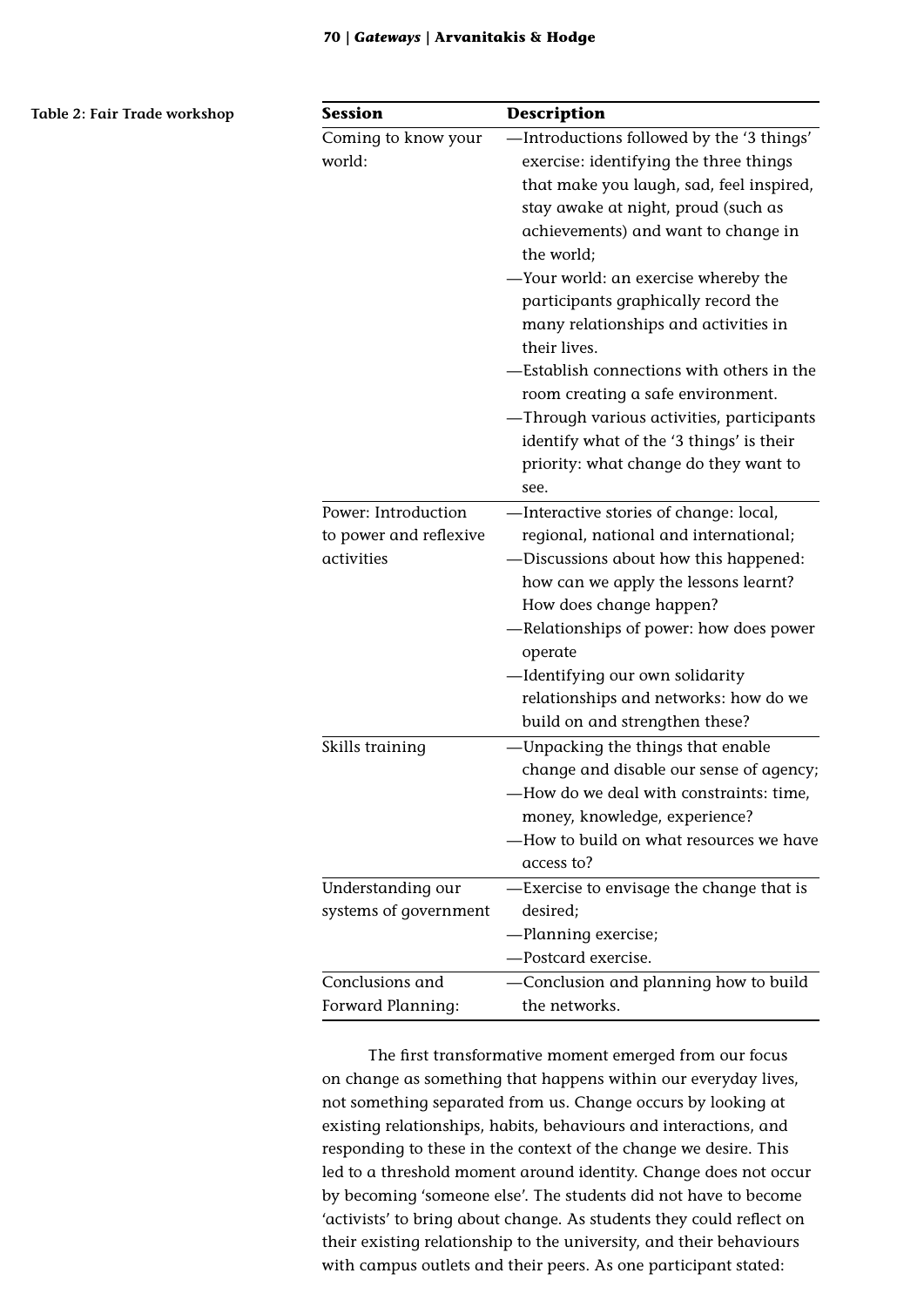# *The workshop provided opportunity for us to open our mind and challenge ourselves in relations with the goal of changing the world.*

The second moment of transformation occurred when these relationships were also explored from the perspective of power. Like the participants in the first workshop discussed above, the participants here had not identified the relational and diffused nature of power, but assumed it was concentrated. They came to realise that power operated in the relationships that were being established in the workshop. As one participant noted in our follow-up discussions, the workshop was powerful because it promoted a sense of 'connecting … and seeing how people have similar ideas'. This was also evident in the goals set by the participants. For example, one participant noted that he did not realise how strong his network was, adding that he would also promote fair trade by 'workshop on delivery in parishes'.

In both workshops, we took care to remind participants that this was not a power-free zone. Both school and university environments are sites for the operation of complex relationships of power, agency and engagement. With the school workshop, it was important to work with teaching staff to ensure that they understood that we were potentially going to challenge the established power relationships within that environment, within a framework of respect for different commitments and forms of engagement for facilitators, participants and staff.

We learnt valuable lessons from exercises that worked well. In one, we asked participants to list three things that they would aim to achieve in terms of their desired goal: one before the end of the day, one in three months, and one in 12 months. We then asked them to write a postcard to themselves that we would send to them within three months.

This type of planning was seen as fundamental in achieving change:

*Very practical and really pushes people to plan and take actions on changing the world. I like [that] the teacher gets us to make an action plan for this coming year.*

# *The action plan and the postcard … Motivating you that you can make changes [sic].*

The postcard strategy surprised us with its effectiveness. This led us to ask why it worked so well, and what it was doing in terms of our conceptions of engagement and transformations. Firstly and directly, it formalised their own process of pledging or committing to an outcome for themselves, to which we acted as witnesses. As witnesses we had our own commitment too, to continue the timeframe of the workshop beyond the specific workshop. Second, it was a productive example of an autocatalytic loop. The output of the workshop stage became the input for the post-workshop phase, sustained by the shared commitment of facilitators and participants.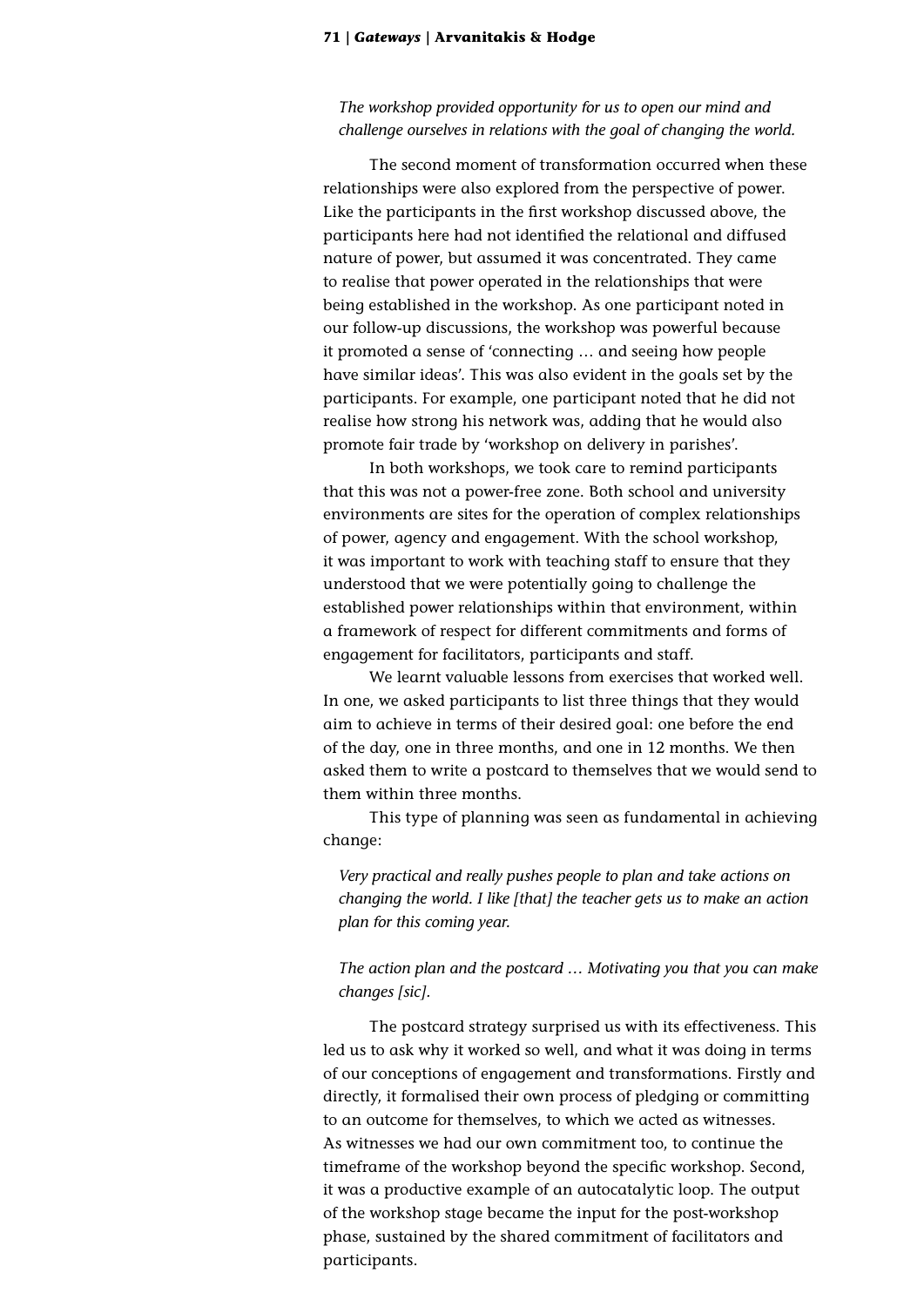When we planned these workshops we did not use the concept of autocatalytic loops or reflexive feedback. With hindsight we can see areas it could have helped. For instance, as we noted, participants in the first workshop established the agenda at the beginning, but instead of feeding this success into the later stages of the workshop we felt pressure to ensure we met specific outcomes, due to our commitments to funding bodies. As the workshop progressed, we began to steer it in certain directions. As a result it backed off from the threshold state of transformation we had desired. Two strategic questions arise from this experience: How do we achieve our aims but not be limited by a preestablished agenda? Could funding bodies learn to support projects that do not have any 'measurable outcomes'?

A final lesson that emerged from both workshops was the issue of longer term support within an engagement framework. We did not want to run workshops, then walk away. By establishing communities of peer support, it is possible to identify and prioritise issues and challenges, to pursue and encourage change. In both workshops, resource constraints meant that we failed to do this, but we can learn from this to ensure we do things differently. For those promoting engagement, this challenge has no easy solution but must be addressed. This is particularly the case where the aim is to establish networks to achieve change and empower citizens. Responding to calls for assistance or support with 'sorry, I'm now working on another project to meet my performance indicators' would quickly disentangle the relations that we had worked so hard to establish.

# **CONCLUSION**

We do not doubt that universities have an important role in engaging with the broader community. But a key challenge for contemporary universities is to acknowledge and confront the complex network of the communities they interact with, and engage in ways that can simultaneously transform us/them and the community. As part of our broader project we have attempted to acknowledge this. We see the broad aim of engagement programs as worthwhile, to establish meaningful links between universities and the community around a sense of common purpose. The challenge is to go beyond information dissemination, to engage with the energies and ideals of these heterogeneous communities, to co-create new versions of the civis better adapted to the complex dynamics of the contemporary world. Simultaneously, both the university and us, as researchers, cross a threshold: better understanding the many communities around us as well as understanding the transformations required to achieve a socially just world.

# **ACKNOWLEDGEMENTS**

We would like to thank the anonymous reviewers for engaging with this research and their valuable input. We would also like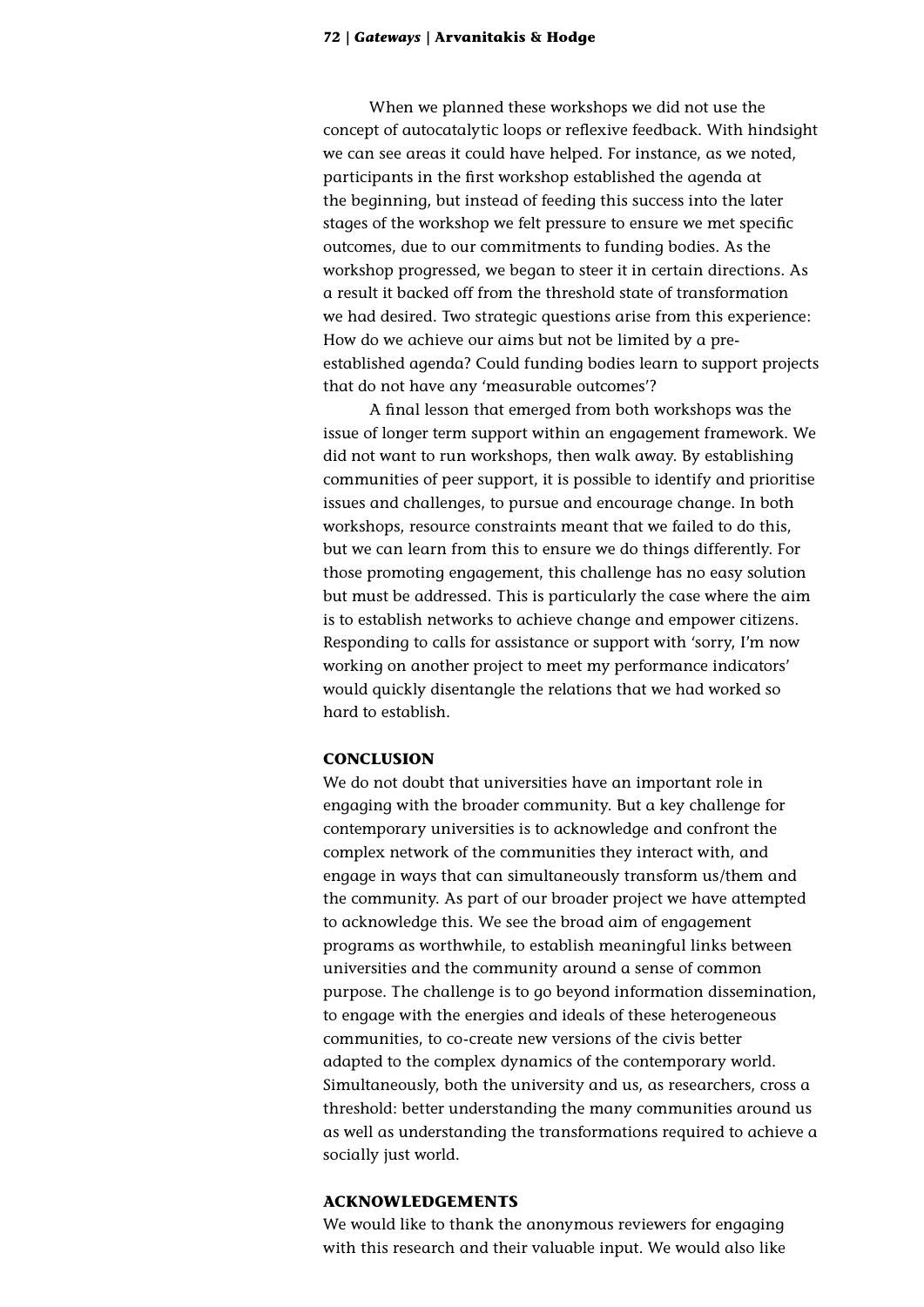to thank the Australian Research Council for awarding us the funding for the ARC Discovery project DP120104607 discussed in this article.

#### **REFERENCES**

Aly, W 2010, 'On the future of conservatism', *Quarterly Essay*, vol. 37, pp. 3–57.

Arvanitakis, J 2011, 'Redefining the political moment', *Cosmopolitan Civil Societies: An Interdisciplinary Journal*, vol. 3, no. 2, pp. 72–89.

Arvanitakis, J & Marren, S 2008, 'Putting the politics back into politics: Young people and democracy in Australia', discussion paper, Whitlam Institute, Sydney.

Balkenius, C 1995, 'Natural intelligence in artificial creatures', Department of Cognitive Studies, no. 37, Lund University.

Bos, A, Williamson, I, Sullivan, J, Gonzales, M & Avery, P 2007, 'The price of rights: Exploring the role of individualism, collectivism, rights and obligations in students' reported political intentions and civic behaviours', *Journal of Applied Social Psychology*, vol. 37, pp. 1265–84.

Brodie, J 2004, 'Introduction: Globalization and citizenship beyond the national state', *Citizenship Studies*, vol. 8, no. 4, pp. 323–32.

Collin, P 2008, *Young people imagining a new democracy: Literature review*, report, Whitlam Institute, Sydney.

Crawford, K 2006, *Adult themes*, Pan Macmillan, Sydney.

Della Porta, D 2005, 'Globalisations and democracy', *Democratizations*, vol. 12, no. 5, pp. 668–85.

Department Foreign Affairs and Trade (DFAT) 2009, 'Fact Sheet 4 – More than 60 Years of post-war migration', Department of Immigration and Citizenship Fact Sheets, viewed April 2010, [www.immi.gov.au/media/fact](www.immi.gov.au/media/fact-sheets/04fifty.htm)[sheets/04fifty.htm.](www.immi.gov.au/media/fact-sheets/04fifty.htm)

Devine, M 2011, 'Price is right', *Daily Telegraph*, 18 April, p. 21.

Doberneck, D, Glass, C & Schweitzer, J 2010, 'From rhetoric to reality: A typology of publically engaged scholarship', *Journal of Higher Education Outreach and Engagement*, vol. 14, no. 4, pp. 5–35.

Dyrenfurth, N 2005, 'Battlers, refugees and the republic: John Howard's language of citizenship', *Journal of Australian Studies*, vol. 84, pp. 183–96.

ECU Engagement Functional Plan 2011–2013, viewed June 2012, [www.ecu.](www.ecu.edu.au/__data/assets/pdf_file/0003/298056/ECU-Engagement-Functional-Plan-2011-2013.pdf) edu.au/ data/assets/pdf\_file/0003/298056/ECU-Engagement-Functional-[Plan-2011-2013.pdf.](www.ecu.edu.au/__data/assets/pdf_file/0003/298056/ECU-Engagement-Functional-Plan-2011-2013.pdf)

Freire, P 1972, *Pedagogy of the oppressed*, Penguin, Harmondsworth, UK.

Giddens, A 1993, *New rules of sociological method: A positive critique of interpretative sociologies*, Stanford University Press, Stanford, CA.

Glass, C, Doberneck, D & Schweitzer, J 2011, 'Unpacking faculty engagement: The types of activities faculty members report as publicly engaged scholarship during promotion and tenure', *Journal of Higher Education Outreach and Engagement*, vol. 15, no. 1, pp. 7–30.

Hage, G 2003, *Against paranoid nationalism: Searching for hope in a shrinking society*, Pluto Press, Sydney.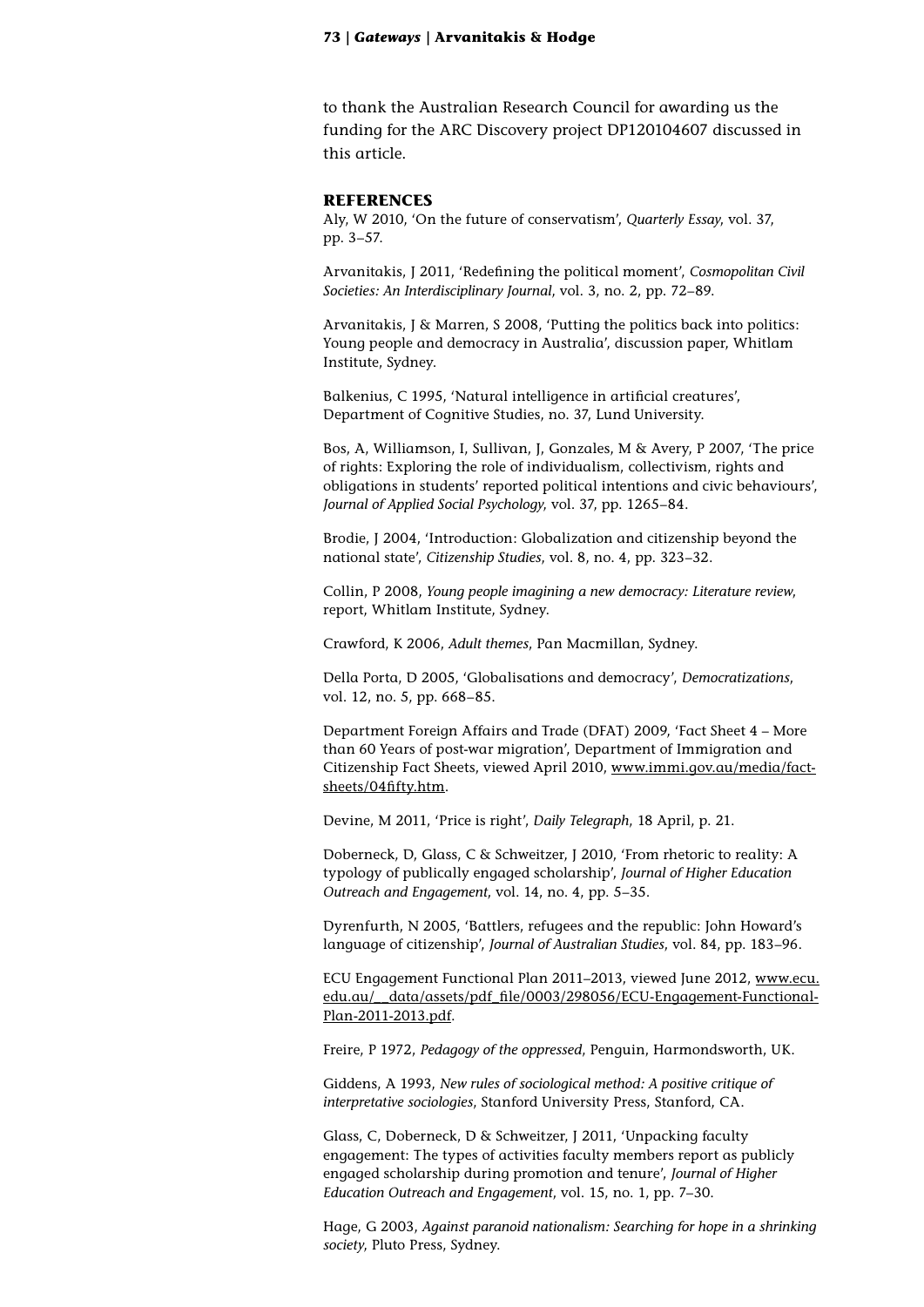Hayes, M, Watson, F, Oviawe, J & Saul, M 2010, 'The citizen of empire', *Citizenship Studies*, vol. 14, no. 5, pp. 511–25.

Heidegger, M 1927, *Being and time*, trans. J Macquarrie & E Robinson 1967, Harper & Row, New York.

Hindess, B 2002, 'Neo-liberal citizenship', *Citizenship Studies*, vol. 6, pp. 127–43.

Hobbes, T 2005 (1651), *Leviathan*, A Martinich (ed.), Broadview Press, Peterborough, ON, Canada.

Hodge, B & O'Carroll, J 2006, *Borderwork in multicultural Australia*, Allen & Unwin, Sydney.

Holdsworth, R, Stokes, H, Blanchard, M & Mohamed, N 2007, 'Civic engagement and young people: A report commissioned by the City of Melbourne Youth Research Centre', Melbourne City Council, Melbourne.

Isin, E 2004, 'The neurotic citizen', *Citizenship Studies*, vol. 8, no. 3, pp. 217–35.

Isin, E & Nielson, G 2008, *Acts of citizenship*, Baker and Taylor, London.

Isin, E & Turner, B 2007, 'Investigating citizenship: An agenda for citizenship studies', *Citizenship Studies*, vol. 11, no. 1, pp. 5–17.

Kuisma, M 2008, 'Rights or privileges? The challenge of globalization to the values of citizenship', *Citizenship Studies*, vol. 12, no. 6, pp. 613–27.

Kymlicka, W & Norman, W 1994, 'Return of the citizen: A survey of recent work on citizenship theory', *Ethics*, vol. 104, no. 2, pp. 352–81.

La Trobe University, 'Community engagement', viewed June 2012, <www.latrobe.edu.au/bendigo/community>.

Lewin, K 1936, *Principles of Topological Psychology*, McGraw-Hill, New York.

Lloyd, D 2005, 'Sentinels of the university mantle really are living in an ivory tower', *Sydney Morning Herald*, 7 March, p. 16.

Marshall, T 1950, *Citizenship and social class, and other essays*, Cambridge University Press, Cambridge, UK.

Marx, K & Engels F 1970 (1847), *Communist manifesto*, Lawrence and Wishart, London.

Mies, M 1991, 'Women's research or feminist research?', in M Fonow & J Cook (eds), *Beyond methodology: Feminist scholarship as lived research*, Indiana University Press, Bloomington, IN, pp. 60–94.

Monash University Community Engagement Framework, viewed June 2012, [www.odvce.monash.edu.au/assets/documents/](www.odvce.monash.edu.au/assets/documents/communityengagementframework_final_november_2010.pdf) [communityengagementframework\\_final\\_november\\_2010.pdf.](www.odvce.monash.edu.au/assets/documents/communityengagementframework_final_november_2010.pdf)

Mueller, D 2002, 'Defining citizenship', *Theoretical Inquiries in Law*, vol. 3, no. 1, article 6.

Nandy, A 1983, *The intimate enemy: Loss and recovery of self under Colonialism*, Oxford University Press, Delhi.

Partridge, E 1966, *Origins*, Routledge & Kegan Paul, London.

Portney, K & O'Leary, L 2007, 'Civic and Political Engagement of America's Youth: A Report from the Tisch College "National Survey of Civic and Political Engagement of Young People"', Tisch College, Tufts University, Medford, MA.